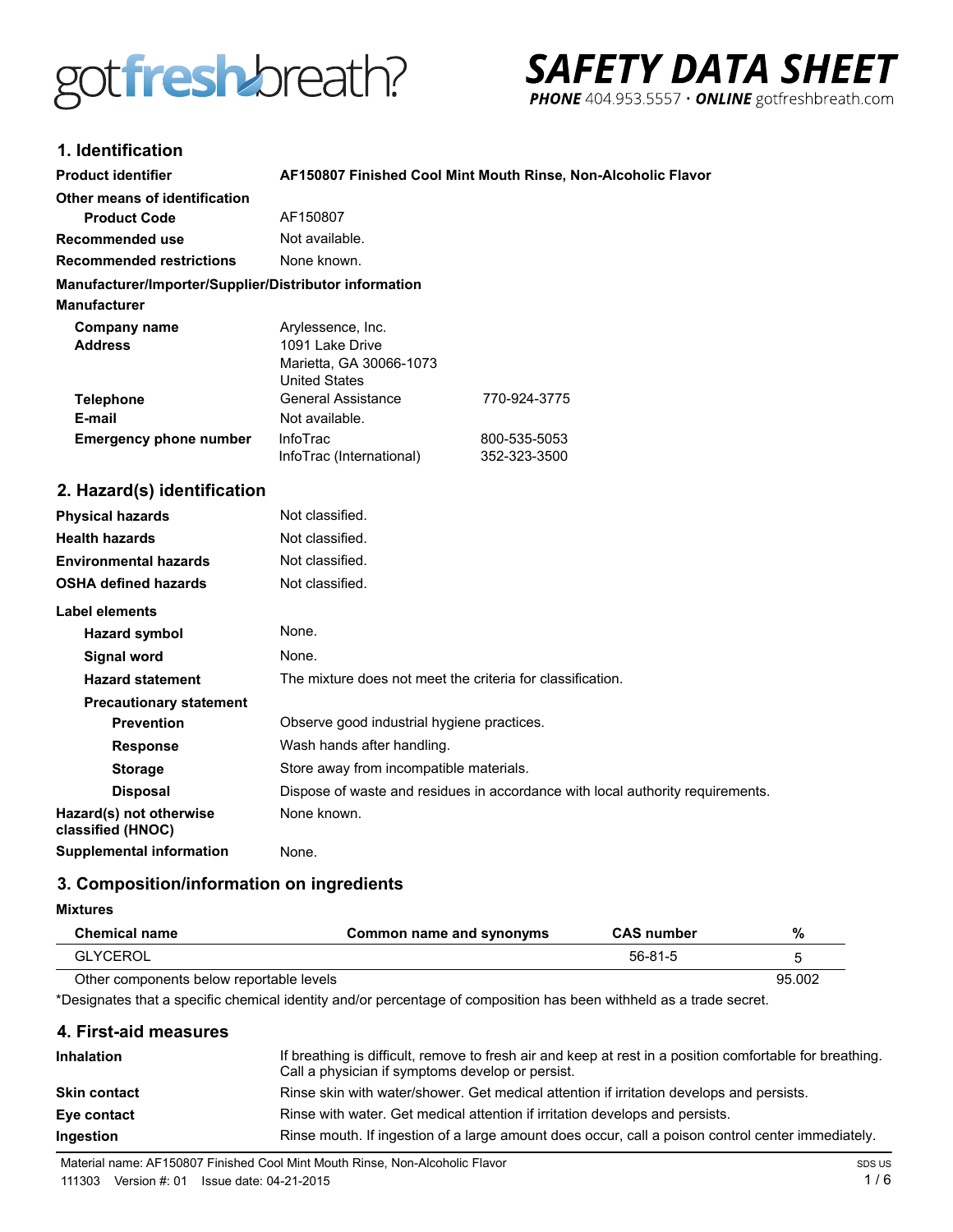| <b>Most important</b><br>symptoms/effects, acute and<br>delayed              | Direct contact with eyes may cause temporary irritation.                                                            |
|------------------------------------------------------------------------------|---------------------------------------------------------------------------------------------------------------------|
| Indication of immediate<br>medical attention and special<br>treatment needed | Treat symptomatically.                                                                                              |
| <b>General information</b>                                                   | Ensure that medical personnel are aware of the material(s) involved, and take precautions to<br>protect themselves. |
| 5. Fire-fighting measures                                                    |                                                                                                                     |
| Suitable extinguishing media                                                 | Water fog. Foam. Dry chemical powder. Carbon dioxide (CO2).                                                         |
| Unsuitable extinguishing<br>media                                            | Do not use water jet as an extinguisher, as this will spread the fire.                                              |
| Specific hazards arising from<br>the chemical                                | During fire, gases hazardous to health may be formed.                                                               |
| Special protective equipment<br>and precautions for firefighters             | Self-contained breathing apparatus and full protective clothing must be worn in case of fire.                       |
| Fire-fighting<br>equipment/instructions                                      | Move containers from fire area if you can do so without risk.                                                       |
| <b>Specific methods</b>                                                      | Use standard firefighting procedures and consider the hazards of other involved materials.                          |

General fire hazards **No unusual fire or explosion hazards noted.** 

# **6. Accidental release measures**

| <b>Personal precautions.</b><br>protective equipment and<br>emergency procedures | Keep unnecessary personnel away. Keep people away from and upwind of spill/leak. Keep out of<br>low areas. Do not touch damaged containers or spilled material unless wearing appropriate<br>protective clothing. For personal protection, see section 8 of the SDS.                                                                                                  |
|----------------------------------------------------------------------------------|-----------------------------------------------------------------------------------------------------------------------------------------------------------------------------------------------------------------------------------------------------------------------------------------------------------------------------------------------------------------------|
| Methods and materials for<br>containment and cleaning up                         | Large Spills: Stop the flow of material, if this is without risk. Dike the spilled material, where this is<br>possible. Cover with plastic sheet to prevent spreading. Absorb in vermiculite, dry sand or earth<br>and place into containers. Prevent entry into waterways, sewer, basements or confined areas.<br>Following product recovery, flush area with water. |
|                                                                                  | Small Spills: Wipe up with absorbent material (e.g. cloth, fleece). Clean surface thoroughly to<br>remove residual contamination.                                                                                                                                                                                                                                     |
|                                                                                  | Never return spills to original containers for re-use. For waste disposal, see section 13 of the SDS.                                                                                                                                                                                                                                                                 |
| <b>Environmental precautions</b>                                                 | Avoid discharge into drains, water courses or onto the ground.                                                                                                                                                                                                                                                                                                        |
| 7. Handling and storage                                                          |                                                                                                                                                                                                                                                                                                                                                                       |

#### **Precautions for safe handling** Avoid prolonged exposure. Use care in handling/storage. **Conditions for safe storage, including any incompatibilities** Store in original tightly closed container. Store away from incompatible materials (see Section 10 of the SDS).

# **8. Exposure controls/personal protection**

### **Occupational exposure limits**

| <b>Components</b>                                | US. OSHA Table Z-1 Limits for Air Contaminants (29 CFR 1910.1000)<br><b>Type</b>                                                                                                                                                                                                                                                                                                                       | Value                                 | <b>Form</b>                         |
|--------------------------------------------------|--------------------------------------------------------------------------------------------------------------------------------------------------------------------------------------------------------------------------------------------------------------------------------------------------------------------------------------------------------------------------------------------------------|---------------------------------------|-------------------------------------|
| GLYCEROL (CAS 56-81-5)                           | <b>PEL</b>                                                                                                                                                                                                                                                                                                                                                                                             | $5 \text{ mg/m}$<br>$15 \text{ mg/m}$ | Respirable fraction.<br>Total dust. |
| <b>Biological limit values</b>                   | No biological exposure limits noted for the ingredient(s).                                                                                                                                                                                                                                                                                                                                             |                                       |                                     |
| Appropriate engineering<br>controls              | Good general ventilation (typically 10 air changes per hour) should be used. Ventilation rates<br>should be matched to conditions. If applicable, use process enclosures, local exhaust ventilation,<br>or other engineering controls to maintain airborne levels below recommended exposure limits. If<br>exposure limits have not been established, maintain airborne levels to an acceptable level. |                                       |                                     |
|                                                  | Individual protection measures, such as personal protective equipment                                                                                                                                                                                                                                                                                                                                  |                                       |                                     |
| Eye/face protection                              | Wear safety glasses with side shields (or goggles).                                                                                                                                                                                                                                                                                                                                                    |                                       |                                     |
| <b>Skin protection</b><br><b>Hand protection</b> | Wear appropriate chemical resistant gloves.                                                                                                                                                                                                                                                                                                                                                            |                                       |                                     |
| Other                                            | Wear appropriate chemical resistant clothing.                                                                                                                                                                                                                                                                                                                                                          |                                       |                                     |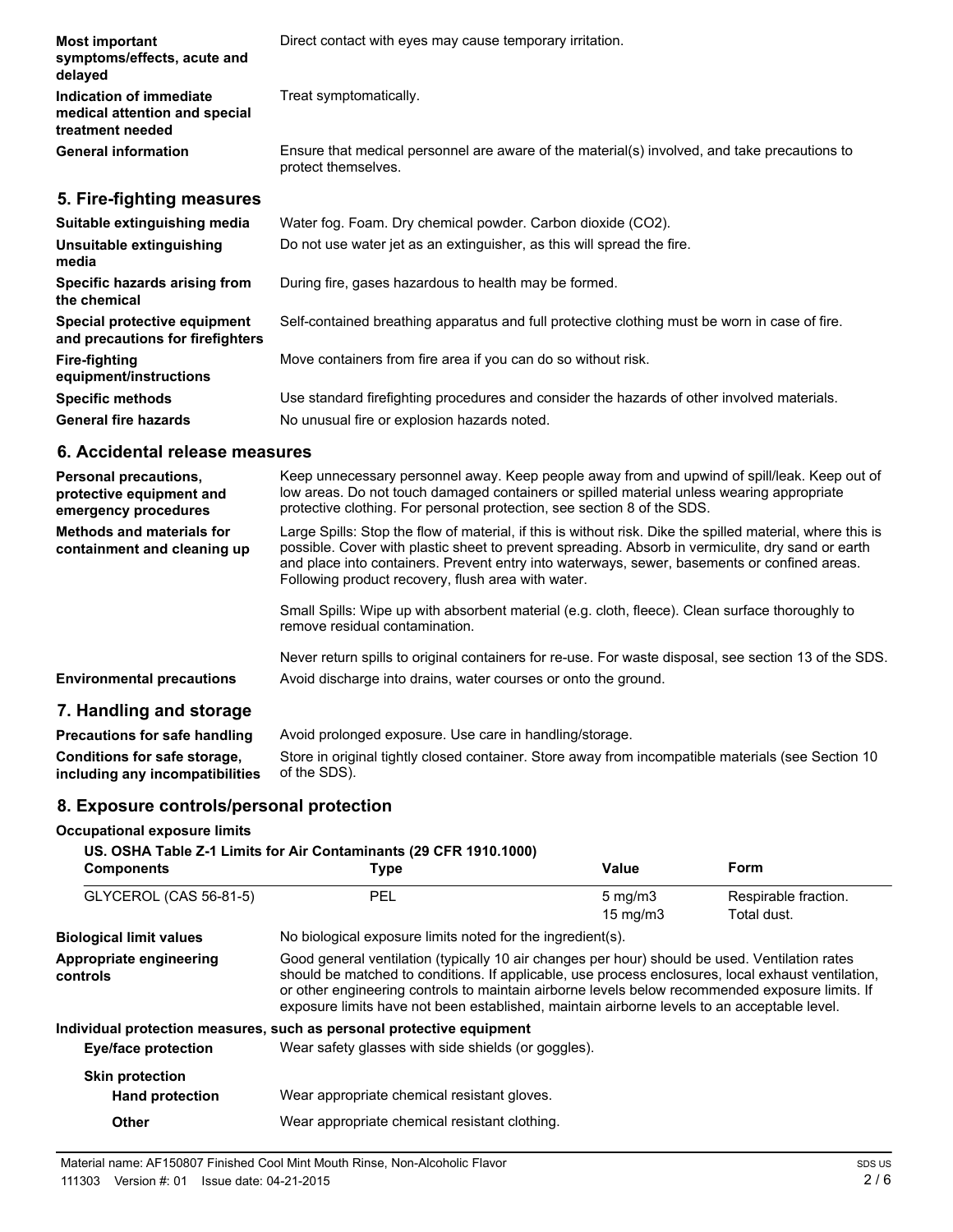| <b>Respiratory protection</b>            | In case of insufficient ventilation, wear suitable respiratory equipment.                                                                                                                                                   |
|------------------------------------------|-----------------------------------------------------------------------------------------------------------------------------------------------------------------------------------------------------------------------------|
| <b>Thermal hazards</b>                   | Wear appropriate thermal protective clothing, when necessary.                                                                                                                                                               |
| <b>General hygiene</b><br>considerations | Always observe good personal hygiene measures, such as washing after handling the material<br>and before eating, drinking, and/or smoking. Routinely wash work clothing and protective<br>equipment to remove contaminants. |

# **9. Physical and chemical properties**

# **Appearance**

| <b>Physical state</b>                             | Liquid.                       |  |
|---------------------------------------------------|-------------------------------|--|
| Form                                              | Liquid.                       |  |
| Color                                             | PALE BLUE TO BLUE             |  |
| Odor                                              | Minty                         |  |
| Odor threshold                                    | Not available.                |  |
| рH                                                | Non-applicable.               |  |
| Melting point/freezing point                      | Not available.                |  |
| Initial boiling point and boiling<br>range        | Not available.                |  |
| <b>Flash point</b>                                | $>$ 200.00 °F ( $>$ 93.33 °C) |  |
| <b>Evaporation rate</b>                           | Not available.                |  |
| Flammability (solid, gas)                         | Not available.                |  |
| Upper/lower flammability or explosive limits      |                               |  |
| <b>Flammability limit - lower</b><br>$(\% )$      | Not available.                |  |
| <b>Flammability limit - upper</b><br>(%)          | Not available.                |  |
| Explosive limit - lower (%)                       | Not available.                |  |
| Explosive limit - upper (%)                       | Not available.                |  |
| Vapor pressure                                    | Not available.                |  |
| <b>Vapor density</b>                              | Not available.                |  |
| <b>Relative density</b>                           | Not available.                |  |
| Solubility(ies)                                   |                               |  |
| Solubility (water)                                | Insoluble                     |  |
| <b>Partition coefficient</b><br>(n-octanol/water) | Not available.                |  |
| <b>Auto-ignition temperature</b>                  | Not available.                |  |
| <b>Decomposition temperature</b>                  | Not available.                |  |
| <b>Viscosity</b>                                  | Not available.                |  |
| <b>Other information</b>                          |                               |  |
| <b>Specific gravity</b>                           | 1.004 - 1.024 @25C            |  |
| VOC (Weight %)                                    | Not available.                |  |

# **10. Stability and reactivity**

| <b>Reactivity</b>                            | The product is stable and non-reactive under normal conditions of use, storage and transport. |
|----------------------------------------------|-----------------------------------------------------------------------------------------------|
| <b>Chemical stability</b>                    | Material is stable under normal conditions.                                                   |
| <b>Possibility of hazardous</b><br>reactions | No dangerous reaction known under conditions of normal use.                                   |
| <b>Conditions to avoid</b>                   | Avoid temperatures exceeding the flash point. Contact with incompatible materials.            |
| Incompatible materials                       | Strong oxidizing agents.                                                                      |
| <b>Hazardous decomposition</b><br>products   | No hazardous decomposition products are known.                                                |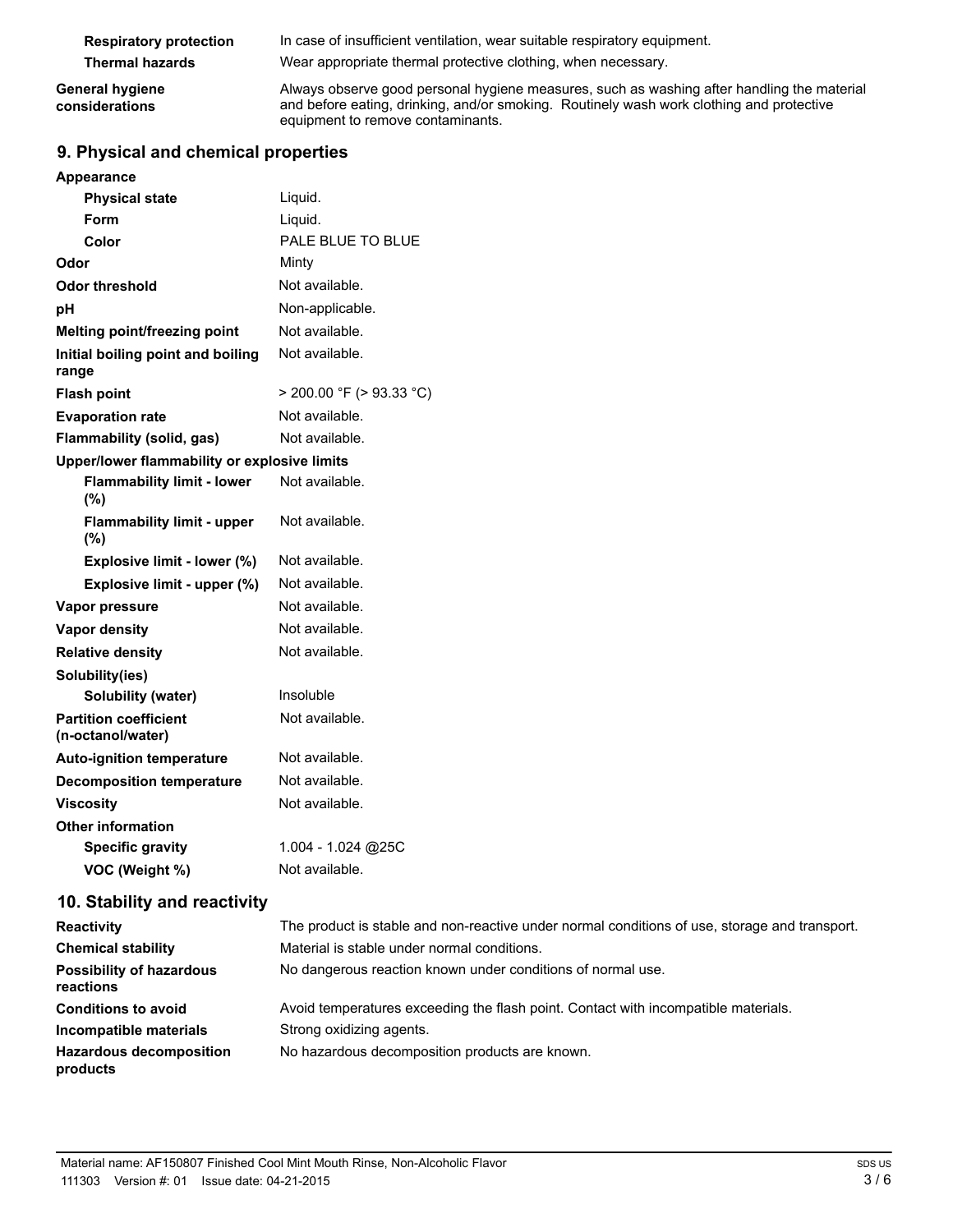# **11. Toxicological information**

# **Information on likely routes of exposure**

| Ingestion                                                                          | Expected to be a low ingestion hazard.                                                                              |
|------------------------------------------------------------------------------------|---------------------------------------------------------------------------------------------------------------------|
| <b>Inhalation</b>                                                                  | Prolonged inhalation may be harmful.                                                                                |
| <b>Skin contact</b>                                                                | No adverse effects due to skin contact are expected.                                                                |
| Eye contact                                                                        | Direct contact with eyes may cause temporary irritation.                                                            |
| Symptoms related to the<br>physical, chemical and<br>toxicological characteristics | Direct contact with eyes may cause temporary irritation.                                                            |
| Information on toxicological effects                                               |                                                                                                                     |
| <b>Acute toxicity</b>                                                              | Not available.                                                                                                      |
| <b>Skin corrosion/irritation</b>                                                   | Prolonged skin contact may cause temporary irritation.                                                              |
| Serious eye damage/eye<br>irritation                                               | Direct contact with eyes may cause temporary irritation.                                                            |
| Respiratory or skin sensitization                                                  |                                                                                                                     |
| <b>Respiratory sensitization</b>                                                   | Not available.                                                                                                      |
| <b>Skin sensitization</b>                                                          | This product is not expected to cause skin sensitization.                                                           |
| Germ cell mutagenicity                                                             | No data available to indicate product or any components present at greater than 0.1% are<br>mutagenic or genotoxic. |
| Carcinogenicity                                                                    | This product is not considered to be a carcinogen by IARC, ACGIH, NTP, or OSHA.                                     |
| Not listed.                                                                        | OSHA Specifically Regulated Substances (29 CFR 1910.1001-1050)                                                      |
| <b>Reproductive toxicity</b>                                                       | This product is not expected to cause reproductive or developmental effects.                                        |
| Specific target organ toxicity -<br>single exposure                                | Not classified.                                                                                                     |
| Specific target organ toxicity -<br>repeated exposure                              | Not classified.                                                                                                     |
| <b>Aspiration hazard</b>                                                           | Not available.                                                                                                      |
| <b>Chronic effects</b>                                                             | Prolonged inhalation may be harmful.                                                                                |
| <b>Further information</b>                                                         | This product has no known adverse effect on human health.                                                           |

# **12. Ecological information**

| <b>Ecotoxicity</b>                                | The product is not classified as environmentally hazardous. However, this does not exclude the<br>possibility that large or frequent spills can have a harmful or damaging effect on the environment. |                                                                              |                                                                                                                                                                                            |  |
|---------------------------------------------------|-------------------------------------------------------------------------------------------------------------------------------------------------------------------------------------------------------|------------------------------------------------------------------------------|--------------------------------------------------------------------------------------------------------------------------------------------------------------------------------------------|--|
| <b>Components</b>                                 | <b>Species</b><br><b>Test Results</b>                                                                                                                                                                 |                                                                              |                                                                                                                                                                                            |  |
| GLYCEROL (CAS 56-81-5)                            |                                                                                                                                                                                                       |                                                                              |                                                                                                                                                                                            |  |
| <b>Aquatic</b>                                    |                                                                                                                                                                                                       |                                                                              |                                                                                                                                                                                            |  |
| Fish                                              | LC50                                                                                                                                                                                                  | Rainbow trout, donaldson trout<br>(Oncorhynchus mykiss)                      | 51000 - 57000 mg/l, 96 hours                                                                                                                                                               |  |
|                                                   |                                                                                                                                                                                                       | * Estimates for product may be based on additional component data not shown. |                                                                                                                                                                                            |  |
| Persistence and degradability                     |                                                                                                                                                                                                       | No data is available on the degradability of this product.                   |                                                                                                                                                                                            |  |
| Bioaccumulative potential                         | No data available.                                                                                                                                                                                    |                                                                              |                                                                                                                                                                                            |  |
| Partition coefficient n-octanol / water (log Kow) |                                                                                                                                                                                                       |                                                                              |                                                                                                                                                                                            |  |
| <b>GLYCEROL</b>                                   |                                                                                                                                                                                                       | $-1.76$                                                                      |                                                                                                                                                                                            |  |
| Mobility in soil                                  | No data available.                                                                                                                                                                                    |                                                                              |                                                                                                                                                                                            |  |
| Other adverse effects                             |                                                                                                                                                                                                       |                                                                              | No other adverse environmental effects (e.g. ozone depletion, photochemical ozone creation<br>potential, endocrine disruption, global warming potential) are expected from this component. |  |
| 40 Block of constitutions                         |                                                                                                                                                                                                       |                                                                              |                                                                                                                                                                                            |  |

# **13. Disposal considerations**

| <b>Disposal instructions</b> | Collect and reclaim or dispose in sealed containers at licensed waste disposal site.                              |
|------------------------------|-------------------------------------------------------------------------------------------------------------------|
| Local disposal regulations   | Dispose in accordance with all applicable regulations.                                                            |
| Hazardous waste code         | The waste code should be assigned in discussion between the user, the producer and the waste<br>disposal company. |

Material name: AF150807 Finished Cool Mint Mouth Rinse, Non-Alcoholic Flavor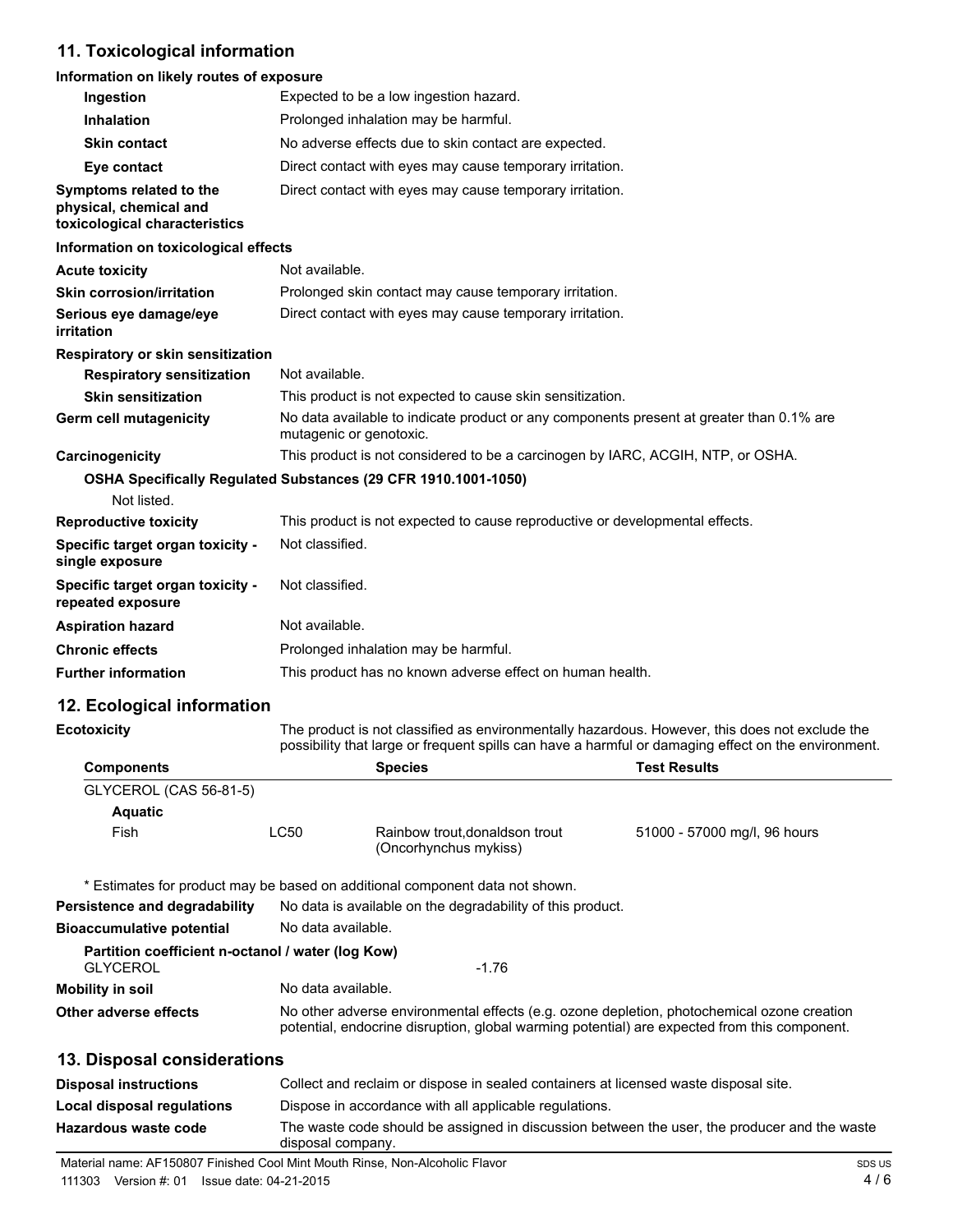**Waste from residues / unused products** Dispose of in accordance with local regulations. Empty containers or liners may retain some product residues. This material and its container must be disposed of in a safe manner (see: Disposal instructions). **Contaminated packaging** Empty containers should be taken to an approved waste handling site for recycling or disposal. Since emptied containers may retain product residue, follow label warnings even after container is emptied.

# **14. Transport information**

#### **DOT**

Not regulated as dangerous goods.

# **IATA**

Not regulated as dangerous goods.

#### **IMDG**

Not regulated as dangerous goods.

**Transport in bulk according to** This substance/mixture is not intended to be transported in bulk. **Annex II of MARPOL 73/78 and the IBC Code**

# **15. Regulatory information**

**US federal regulations** This product is not known to be a "Hazardous Chemical" as defined by the OSHA Hazard Communication Standard, 29 CFR 1910.1200. All components are on the U.S. EPA TSCA Inventory List.

# **TSCA Section 12(b) Export Notification (40 CFR 707, Subpt. D)**

Not regulated.

# **CERCLA Hazardous Substance List (40 CFR 302.4)**

Not listed.

#### **SARA 304 Emergency release notification**

Not regulated.

#### **OSHA Specifically Regulated Substances (29 CFR 1910.1001-1050)** Not listed.

**Superfund Amendments and Reauthorization Act of 1986 (SARA)**

**Hazard categories** Immediate Hazard - No Delayed Hazard - No Fire Hazard - No Pressure Hazard - No Reactivity Hazard - No

### **SARA 302 Extremely hazardous substance**

Not listed.

**SARA 311/312 Hazardous** No

**chemical**

#### **SARA 313 (TRI reporting)** Not regulated.

### **Other federal regulations**

**Clean Air Act (CAA) Section 112 Hazardous Air Pollutants (HAPs) List**

Not regulated.

# **Clean Air Act (CAA) Section 112(r) Accidental Release Prevention (40 CFR 68.130)**

Not regulated.

**Safe Drinking Water Act (SDWA)** Not regulated.

# **US state regulations**

# **US. Massachusetts RTK - Substance List**

GLYCEROL (CAS 56-81-5)

- **US. New Jersey Worker and Community Right-to-Know Act** GLYCEROL (CAS 56-81-5)
- **US. Pennsylvania Worker and Community Right-to-Know Law** GLYCEROL (CAS 56-81-5)